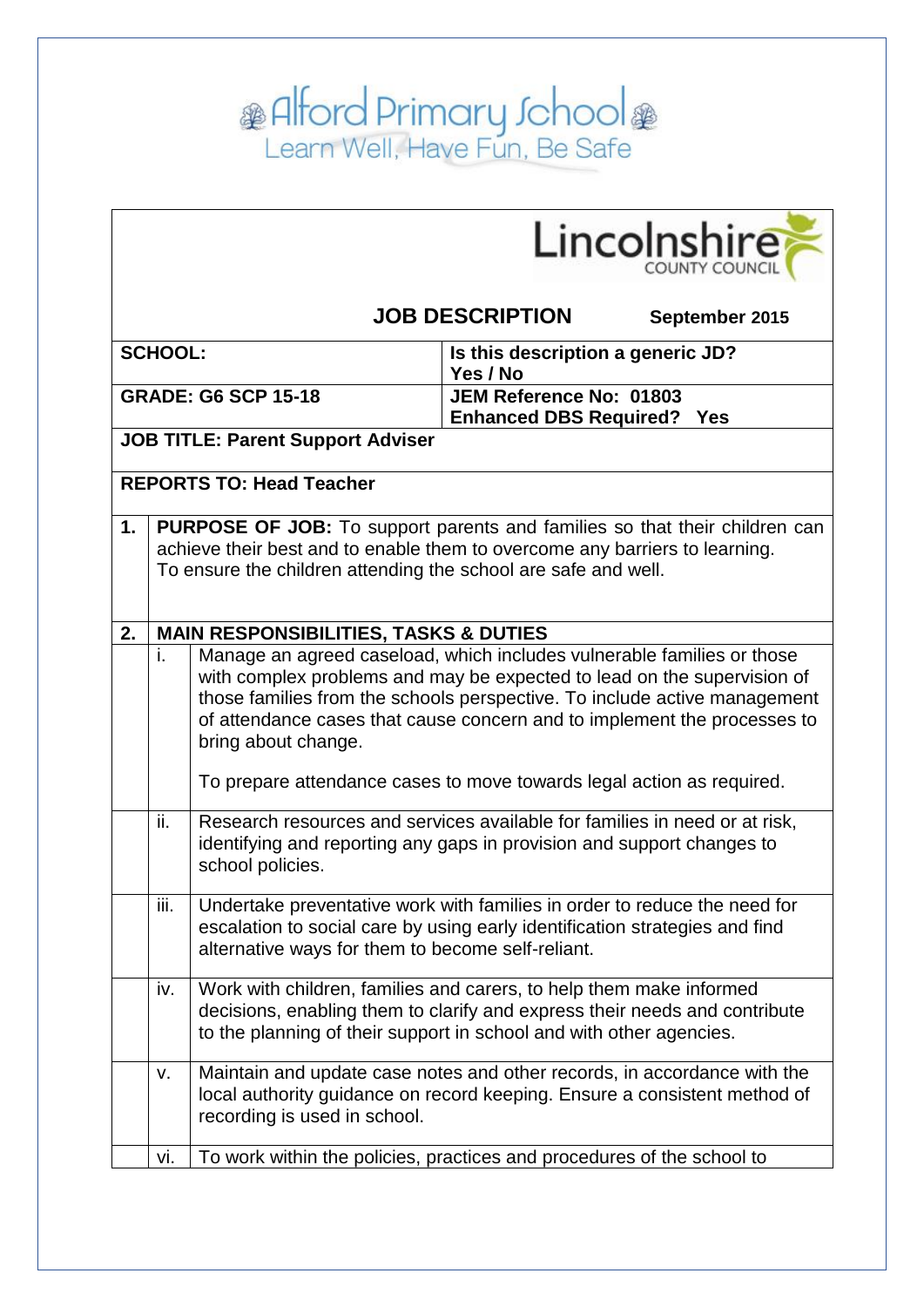|    |      | prescribed standards and to adhere to the Local Authority guidelines.                                                                                                                                                                                                                              |  |  |
|----|------|----------------------------------------------------------------------------------------------------------------------------------------------------------------------------------------------------------------------------------------------------------------------------------------------------|--|--|
|    |      | To have an extensive knowledge of all acts of legislation relating to Children<br>and Young People and Education.                                                                                                                                                                                  |  |  |
|    | vii. | Undertake a range of care and safeguarding assessments in accordance<br>with relevant statutory requirements, identifying risks, needs and options<br>including self-directed support options.                                                                                                     |  |  |
|    |      | Ensure timely referrals are made when needed.                                                                                                                                                                                                                                                      |  |  |
|    | viii | To design and deliver training and staff development programmes and<br>ensure a rolling programme in school is maintained in order for all staff to<br>be up to date with current changes regarding Safeguarding in accordance<br>with LCC policy                                                  |  |  |
| 3. |      | <b>MANAGEMENT OF PEOPLE</b>                                                                                                                                                                                                                                                                        |  |  |
|    |      | None                                                                                                                                                                                                                                                                                               |  |  |
|    |      | <b>SUPERVISION OF PEOPLE</b>                                                                                                                                                                                                                                                                       |  |  |
|    |      | Occasional mentor/ supervision of students and apprentices.                                                                                                                                                                                                                                        |  |  |
| 4. |      | <b>CREATIVITY AND INNOVATION</b>                                                                                                                                                                                                                                                                   |  |  |
|    |      | Ability to think laterally and creatively in order to meet the needs of a wide<br>spectrum of cultural groups including supporting families, unplanned events<br>arising and urgent interventions often needed.                                                                                    |  |  |
|    |      | To be able to adapt and be flexible in planning casework and seek out<br>alternative providers if needed.                                                                                                                                                                                          |  |  |
|    |      | To create solutions to match needs quickly.                                                                                                                                                                                                                                                        |  |  |
|    |      | To share effective strategies and structures with other schools within the<br>Teaching school Alliance.                                                                                                                                                                                            |  |  |
| 5. |      | <b>CONTACTS AND RELATIONSHIPS</b>                                                                                                                                                                                                                                                                  |  |  |
|    |      | Liaise with colleagues in school and external agencies in order to gather<br>information relevant to assessment and care planning activities. Contribute, co-<br>operate and work in partnership with Children's Services and other authorities<br>and professions involved in providing services. |  |  |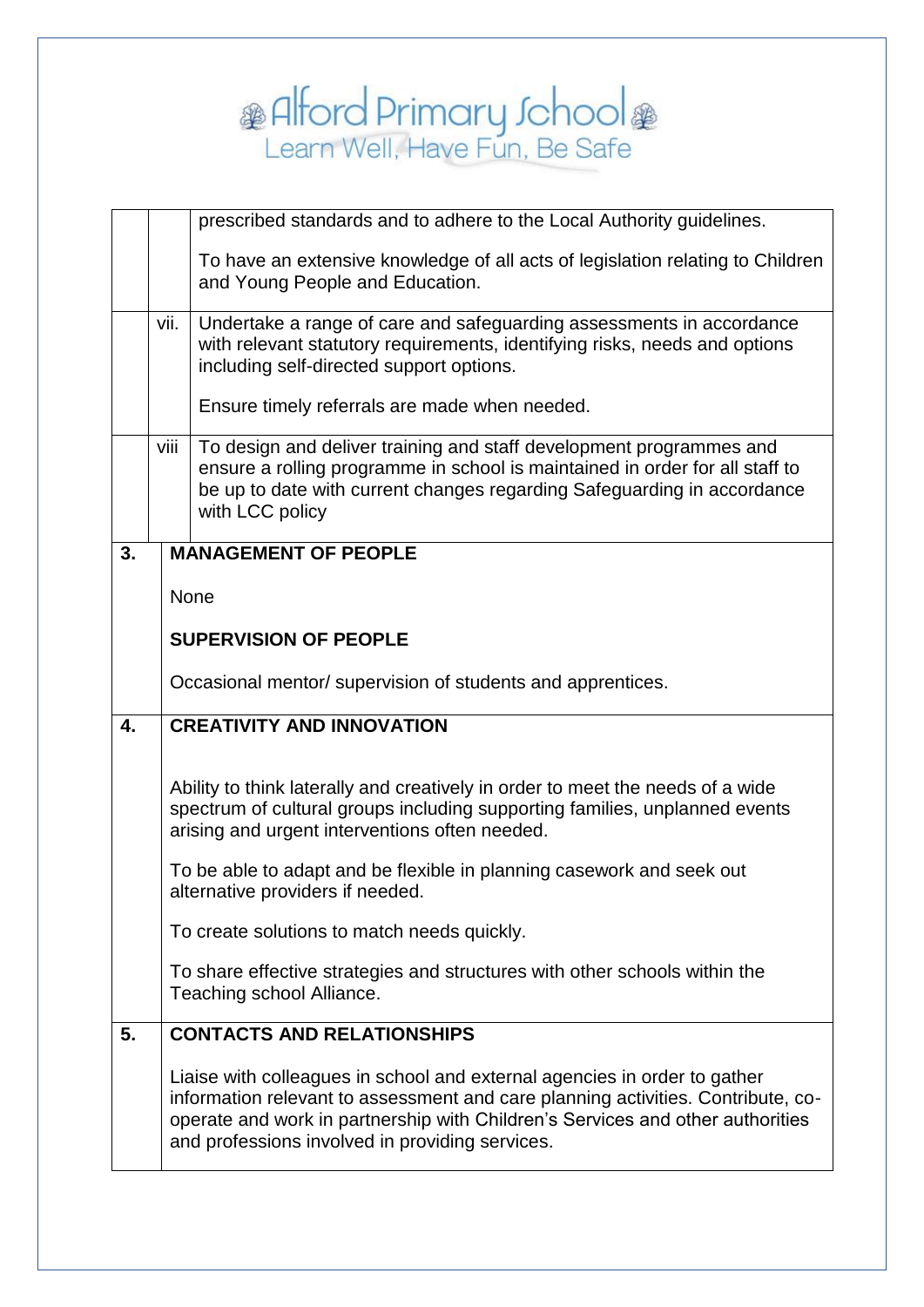|    | Providing advice, developing relationships, and advocacy on behalf of families.                                                                                                                                                                |
|----|------------------------------------------------------------------------------------------------------------------------------------------------------------------------------------------------------------------------------------------------|
|    | Working within a caseload, of families, assessing people's needs including any<br>non-social care or school related needs such as health care or housing,<br>together with any help or support required by caring relatives or friends.        |
|    |                                                                                                                                                                                                                                                |
|    | Be able to develop and foster a wide network of partnership agencies and work<br>in cohesion with them in their requirements.                                                                                                                  |
|    | Expected to be able to communicate effectively with Police, Health, Housing,<br>RSL and Private Landlords, CAFCASS, Courts, Schools, Transport, Local<br>Authority, admissions, SEN, Inclusion as well as teams within Children's<br>services. |
| 6. | <b>DECISIONS</b>                                                                                                                                                                                                                               |
|    | a) Discretion                                                                                                                                                                                                                                  |
|    |                                                                                                                                                                                                                                                |
|    | Monitoring and reviewing the quality of support provided and making any<br>necessary adjustments to provision.                                                                                                                                 |
|    | Working within an area with a wide range of choices and advice not always<br>available, especially in school holidays.                                                                                                                         |
|    | A large degree of autonomy, in managing and prioritising cases.                                                                                                                                                                                |
|    | Lead on TAC cases and guide decisions in relation to case outcome.                                                                                                                                                                             |
|    | Able to commit support and funding within limits.                                                                                                                                                                                              |
|    | Attend all social care meetings on behalf of the school and offer guidance from<br>the schools perspective.                                                                                                                                    |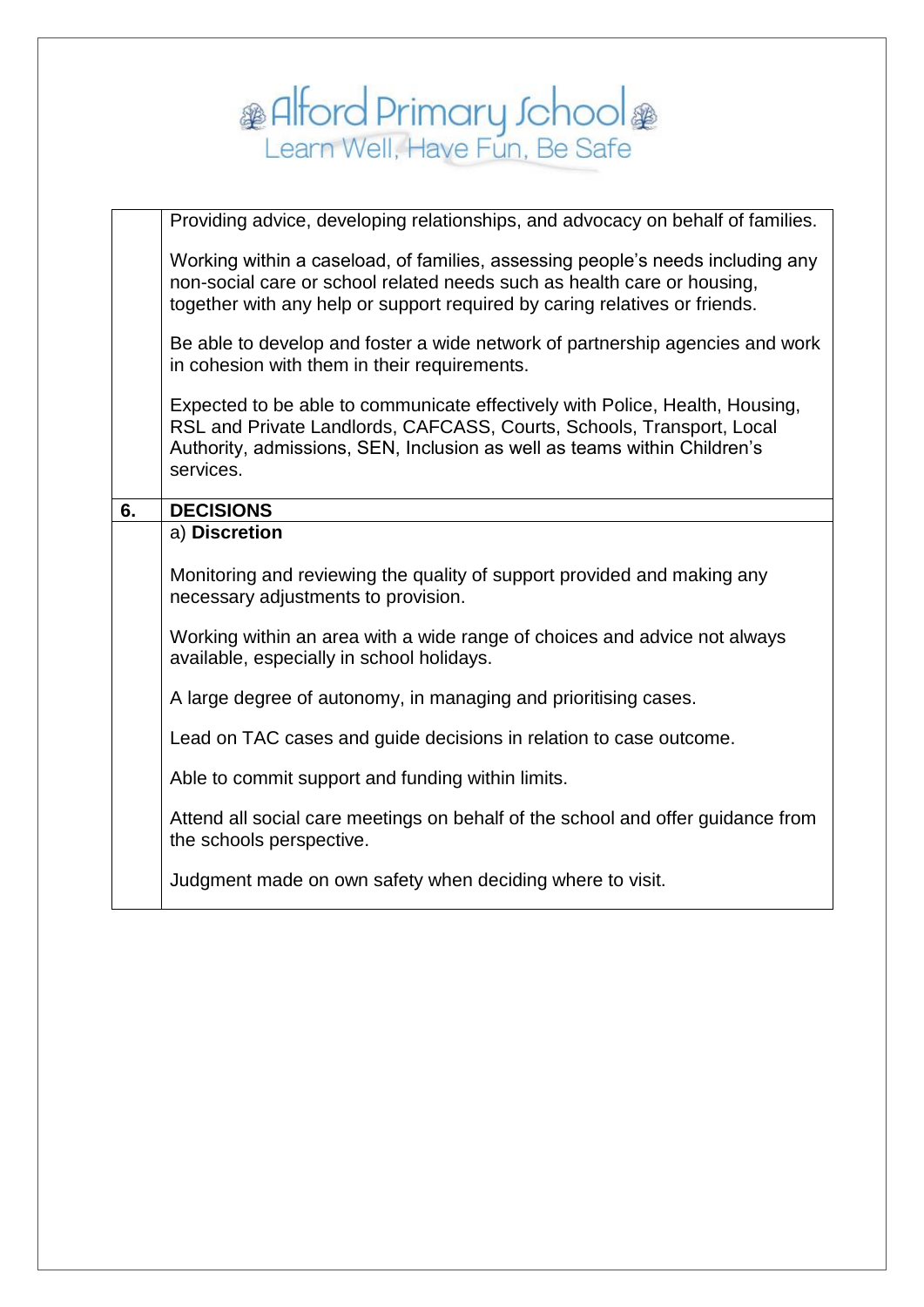| <b><sup>28</sup> Alford Primary Johool</b> |  |
|--------------------------------------------|--|
| Learn Well, Have Fun, Be Safe              |  |

#### b) **Consequences**

Matters are often complex or contentious and there is a need to identify and work with the potential for conflict.

Nature of relationships - regularly involved in contentious and complex matters which can have significant implications including care of children and young people, their ongoing attendance at school and their engagement with other professionals.

Decisions may impact on the reputation of the school and Lincolnshire Children's Services.

To organise and manage workload within requirements of the post, including scheduling and prioritizing tasks.

To identify and prioritise the needs of individuals and their families, with support when needed with their consent.

To ensure the effective use of resources and to interpret policies and procedures and decide upon actions

Death or serious injury of a child, if failure to make correct decision, or actions that would put a child at risk of harm.

### **7. RESOURCES**

Lap top Mobile phone. Written notes and records. Keys to office and secure cabinet.

#### **8. WORK ENVIRONMENT**  a) **Work Demands**

To be expected to manage a workload that is subject to frequent change on a daily basis or be difficult to predict i.e. urgent assessments/visits regularly interrupt the normal working pattern.

There may be a requirement to work unsocial hours in order to meet the needs of the school and its families.

Most of the out of hours work would be lone work and a policy is in place to cover this, it would be expected that this is strictly adhered to.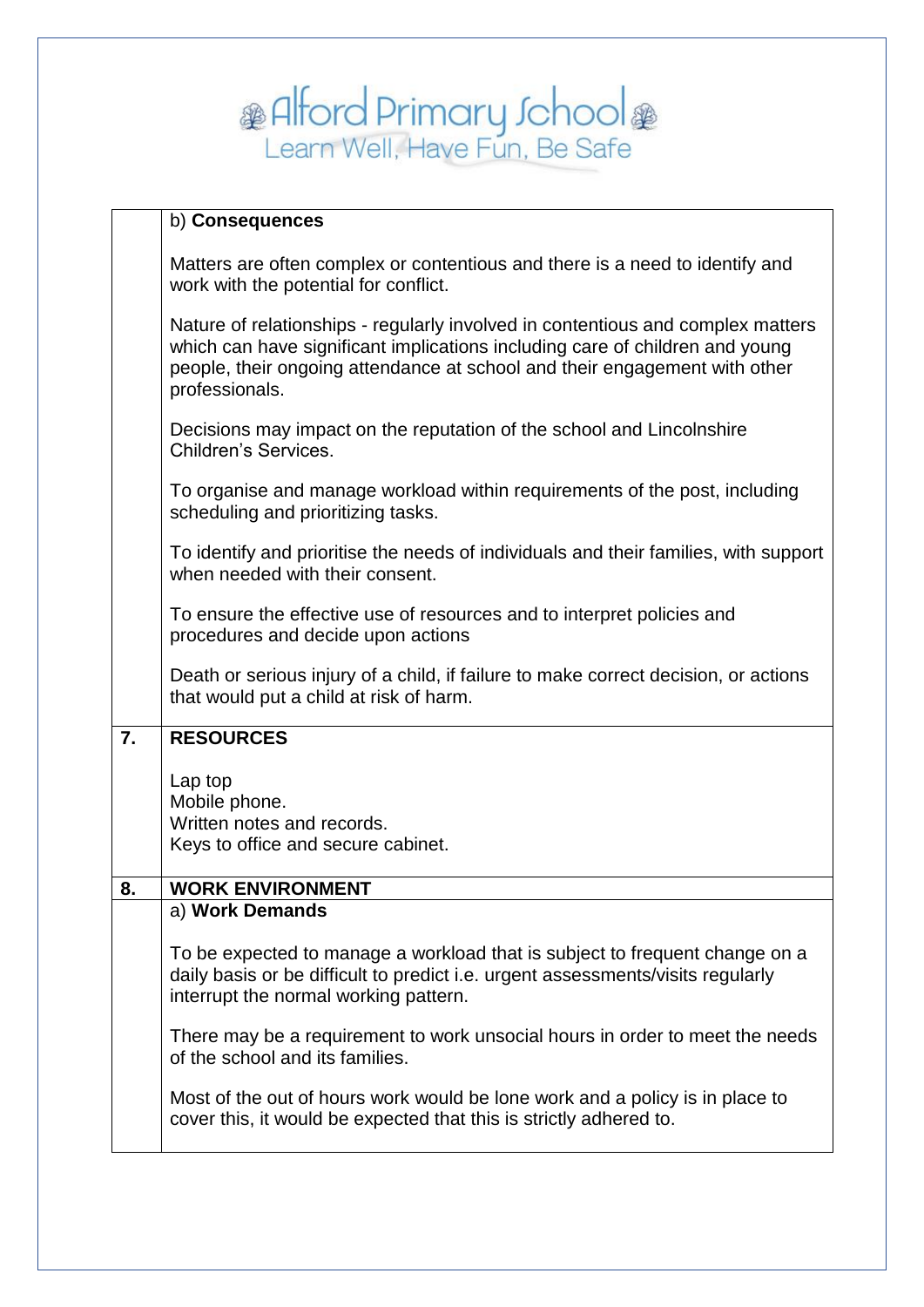|    | b) Physical Demands                                                                                                                                                                                                                                                          |  |
|----|------------------------------------------------------------------------------------------------------------------------------------------------------------------------------------------------------------------------------------------------------------------------------|--|
|    | Minimal.                                                                                                                                                                                                                                                                     |  |
|    | c) Working Conditions.                                                                                                                                                                                                                                                       |  |
|    | Due to the nature of the work there will be at a substantial risk arising from the<br>behaviour of families and carers which include a range of situations such as;                                                                                                          |  |
|    | Verbal and physical abuse.                                                                                                                                                                                                                                                   |  |
|    | d) Work Context                                                                                                                                                                                                                                                              |  |
|    | There will be some of the time working in circumstances, which may bring them<br>into contact with disagreeable and difficult surroundings/conditions through<br>dealings with potentially violent and or, abusive people and frequently visiting<br>homes in the community. |  |
|    | Potential exposure to illness or infection when visiting individuals' homes.                                                                                                                                                                                                 |  |
| 9. | <b>KNOWLEDGE AND SKILLS</b>                                                                                                                                                                                                                                                  |  |
|    | Interpersonal, verbal and written communication skills                                                                                                                                                                                                                       |  |
|    | <b>Assessment skills</b>                                                                                                                                                                                                                                                     |  |
|    | Team working skills                                                                                                                                                                                                                                                          |  |
|    | Lone working skills.                                                                                                                                                                                                                                                         |  |
|    | Ability to co-ordinate the review of support provision against identified needs                                                                                                                                                                                              |  |
|    | <b>Risk assessment</b>                                                                                                                                                                                                                                                       |  |
|    | Ability to secure change in practice through constructively challenging<br>individuals and services                                                                                                                                                                          |  |
|    | Ability to empower parents and carer's                                                                                                                                                                                                                                       |  |
|    | Comprehensive knowledge of the benefits system.                                                                                                                                                                                                                              |  |
|    | Able to lead and chair meetings.                                                                                                                                                                                                                                             |  |
|    | Experience of social care process.                                                                                                                                                                                                                                           |  |
|    | Understanding of the needs and difficulties facing children with disabilities and<br>the be able to use the ESCO process, working as Non designated Key worker                                                                                                               |  |